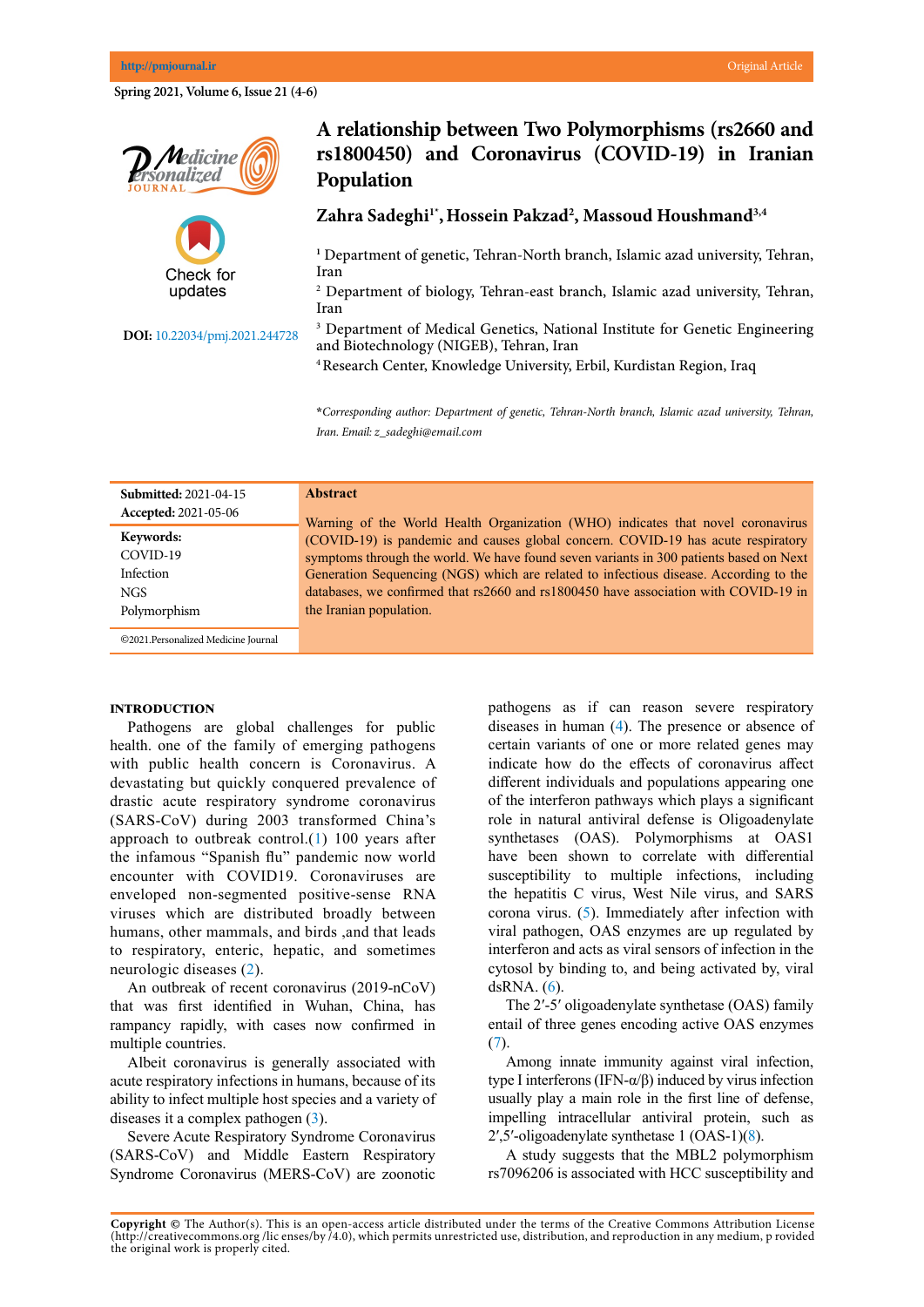has the potential biomarker to identify populations at increased HCC risk [\(9](#page-2-0)).

Polymorphisms in MBL genes were shown to be involved in the host immune response against HBV infection, proposing that subjects with low serum MBL levels are more likely to become infected with HBV. However, another study found no significant correlation between MBL polymorphisms and chronic HBV infection. mannose-binding lectin (MBL) is also associated with SARS. MBL gene polymorphisms were significantly associated with susceptibility to SARS-CoV infection; this might be explained by the reduced expression of functional MBL secondary to having the codon 54 variant ([10\)](#page-2-0).

#### **Methods and materials**

Recognition of mutations has become increasingly favored through genome-wide next-generation sequencing (NGS) approaches. In this study, 300 samples were sent to sequencing by NGS methods, and after analyzing the modified variants it was determined. Then these SNP variants were also examined using the Iranome database.

### **RESULTS**

DNA sequence variations [copy number variations,

microsatellite repeats and single nucleotide polymorphisms (SNPs)] play a momentous role in susceptibility/resistance to infectious diseases like HIV. Various population exhibit variable associations with corona susceptibility and severity because of DNA sequence variations in both host and parasite. A number of genes and their polymorphisms have been

identified that appear to be important in covid -19. From these variants, we selected two variants that had been studied in from eight major ethnic groups in Iran after examining them in the iranome database. rs2660 that Reference allele: G Variation allele: A, and The frequency of this variant in Iranome databases was 0.6362.

Rs2660 frequency in 8 Iranian ethnicities([http://](http://www.iranome.com) [www.iranome.com\)](http://www.iranome.com)

Another was rs1800450 that related to MBL2 gene which allele frequency in Iranian is 0.1338

rs1800450 frequency in 8 Iranian ethnicities([http://](http://www.iranome.com) [www.iranome.com\)](http://www.iranome.com)

The results show in table1.

### **Discussion**

The presence or absence of certain variants of one or more related genes may indicate how do the effects of coronavirus affect different individuals

| <b>Variant ID</b> | Gene             | <b>Coordinate</b> | <b>Normal</b> | <b>Variant</b> |
|-------------------|------------------|-------------------|---------------|----------------|
| rs199951323       | ACE <sub>2</sub> | chrX:15567756     | C             | A              |
| rs2248690         | <b>AHSG</b>      | chr3:186612299    | A             |                |
| rs2660            | OAS1             | chr12:112919637   | G             | A              |
| rs17000900        | MX1              | chr21:41426103    | A             |                |
| rs11575932        | IL12RB1          | chr19:18063894    | G             | A, C, T        |
| rs1800450         | MBL <sub>2</sub> | chr10:52771475    | $\mathcal{C}$ | т              |
| rs7096206         | MBL <sub>2</sub> | chr10:52771925    | C.            |                |